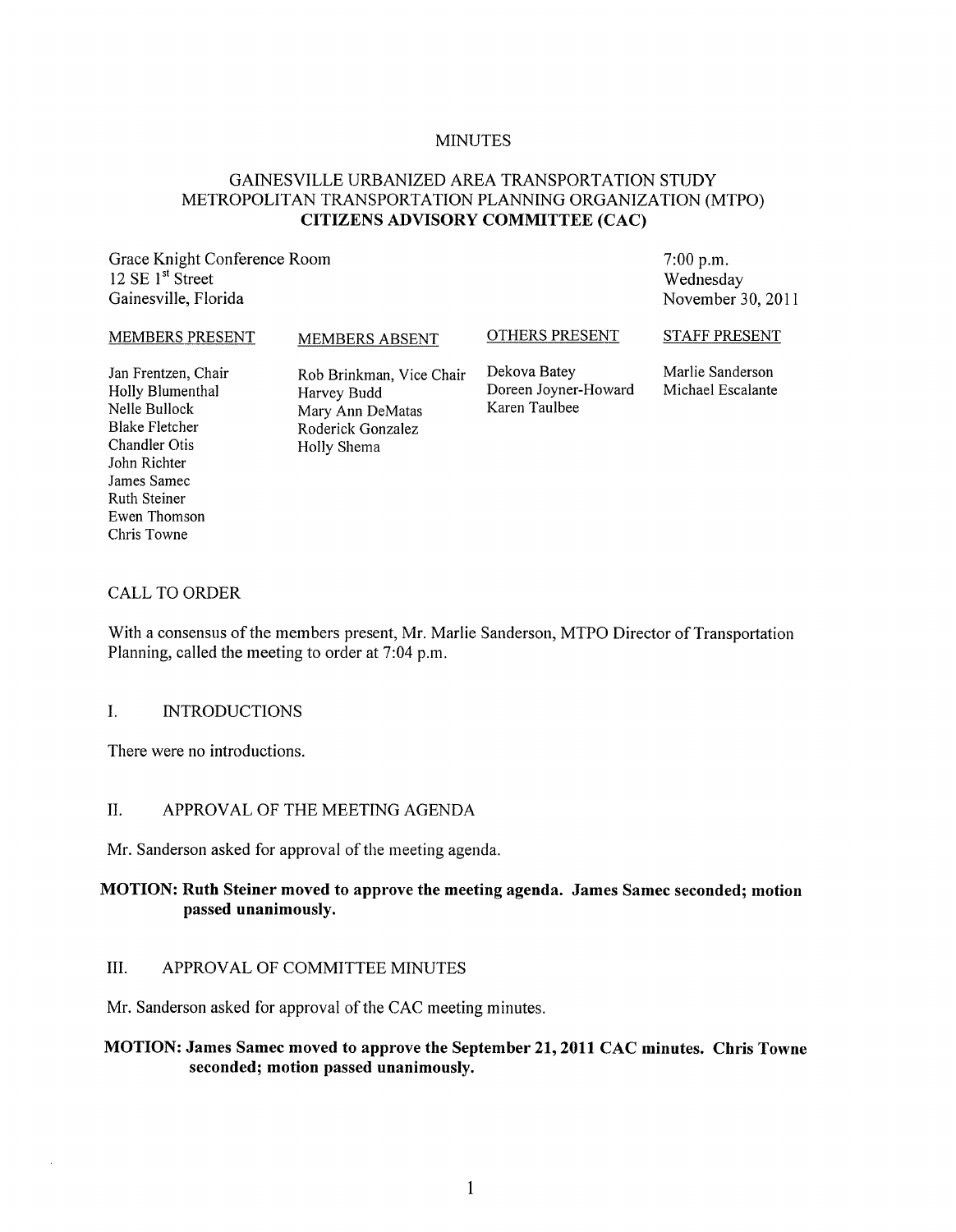# IV. UPCOMING MEETINGS

Mr. Sanderson announced that the next MTPO meeting is scheduled for December 12th at 5:00 p.m. in the Jack Durrance Auditorium. He said that the CAC's next meeting, if needed, is scheduled for January 25th.

# V. TRANSPORTATION IMPROVEMENT PROGRAM (TIP)

Mr. Sanderson stated that FOOT has requested two amendments to the TIP. He and Ms. Karen Taulbee, FOOT Transportation Specialist discussed the amendments and answered questions.

## MOTION: Ruth Steiner moved to recommend that the MTPO amend its Transportation Improvement Program:

- 1. to delete the 1-75 @ SR 26 (Newberry Road) NW Quadrant Right-Of-Way Purchase Project [FIN # 4278251]; and
- 2. to add \$9,000,000 Federal Transit Administration funding and \$2,249,000 local funding to the Regional Transit System Maintenance Facility Expansion- Phase 2 to Fiscal Year *2011/2012* [FIN # 4305471].

### James Samec seconded, motion passed unanimously.

# VI. DEPOT RAIL TRAILlW ALDO RAIL TRAIL BICYCLE PEDESTRIAN CONNECTION

Mr. Sanderson stated that the MTPO requested a ranking of the bicycle pedestrian connection alternatives. He discussed the alternatives and answered questions.

### MOTION: Ruth Steiner moved to rank the Depot Rail Trail/Waldo Rail Trail Bicycle Pedestrian Connection alternatives as:

- 1. Alternative 5- Existing Crossing with Safety Modifications, revised to include investigation of alternatives for traffic calming for the safety of all users; and
- 2. Alternative 4- Cross at E 10th Street to NE 3rd Avenue, revised to include exploration of safer crossings for bicycle and pedestrian users at the major roadway intersections.

Ewen Thomson seconded.

# FRIENDLY AMENDMENT: Chandler Otis asked to include a ranking of the remaining four alternatives as follows.

- 3. Alternative 3- Cross at SE 2nd Avenue to E. 15th Street;
- 4. Alternative 2- Cross at SE 2nd Avenue;
- 5. Alternative 1- Cross at 10th Street; and
- 6. Alternative 6-Do nothing.

Ruth Steiner did not accept the amendment.